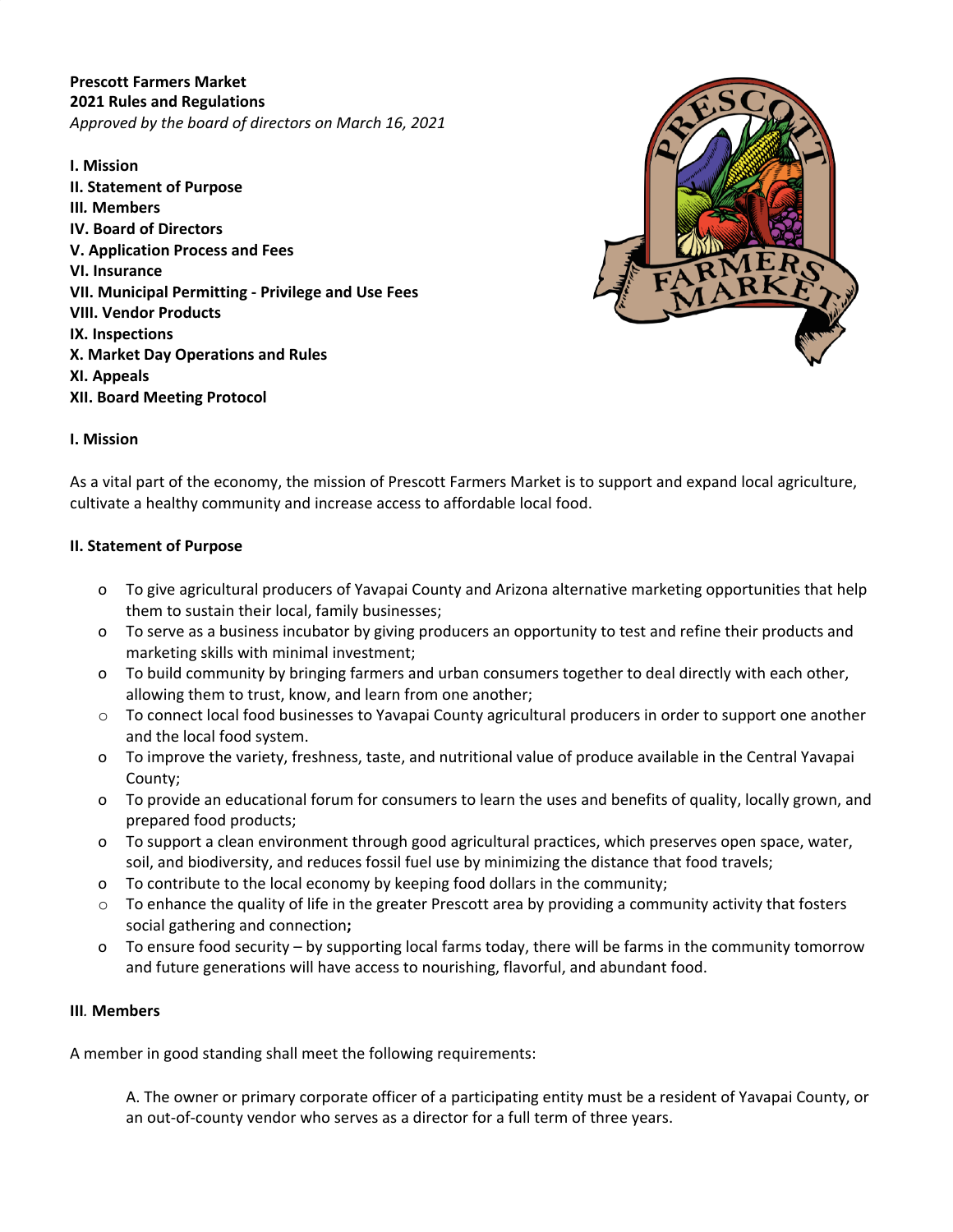B. All applicable market fees are paid to the organization by September 1.

C. The main product(s) must be an agricultural product grown/harvested/produced in Yavapai County by said member. Products can include, but are not limited to, fruits, vegetables, grains, honey, meats, milk and milk products and other items deemed by the board of directors to be considered locally-produced agricultural goods.

Members are informed of their membership status in writing before the close of the market each season.

## **IV. Board of Directors**

Prescott Farmers Market (PFM) is a nonprofit 501(c)(3) governed by a board of directors, whose directors are elected by the members of PFM. Members may nominate any individual to serve on the Board. Board members need not be agricultural members. Members may vote for new directors at the annual meeting in October. Membership warrants one vote.

## **V. Application Process and Fees**

A. Prescott Farmers Market is a year-round market with two distinct seasons: summer and winter. The summer season traditionally begins the first Saturday in May and the winter season traditionally begins the first Saturday in November.

B. Vendor applications must be received at least two weeks prior to the first market at which a vendor intends to sell. Applications must include:

1. Completed and signed application, by which the vendor agrees to abide by the PFM Rules and Regulations.

- 2. Complete an accurate crop or product plan.
- 3. Copy of general and product liability insurance with PFM listed as additionally insured.
- 4. Check, money order, or PayPal payment for \$50.00 per 10'x10' booth space per season.
- 5. Copy of all applicable licenses and permits necessary to sell.

C. All vendor applications will be reviewed by the market manager and if necessary the Vendor Selection Committee, which is appointed by the board of directors.

D. All vendors must receive written approval from the market manager before selling at the market. No vendor will receive written approval prior to the market receiving all application components. The market manager, executive director and Vendor Selection Committee have the right to accept or reject any applicant. If an application is rejected, all fees will be refunded.

E. All products sold must be grown or produced by the vendor or his/her employee. Only the products listed on the crop plan or product plan will be allowed for sale. Changes to the crop/product plan must be submitted in writing and approved in writing by the market manager before selling the proposed addition.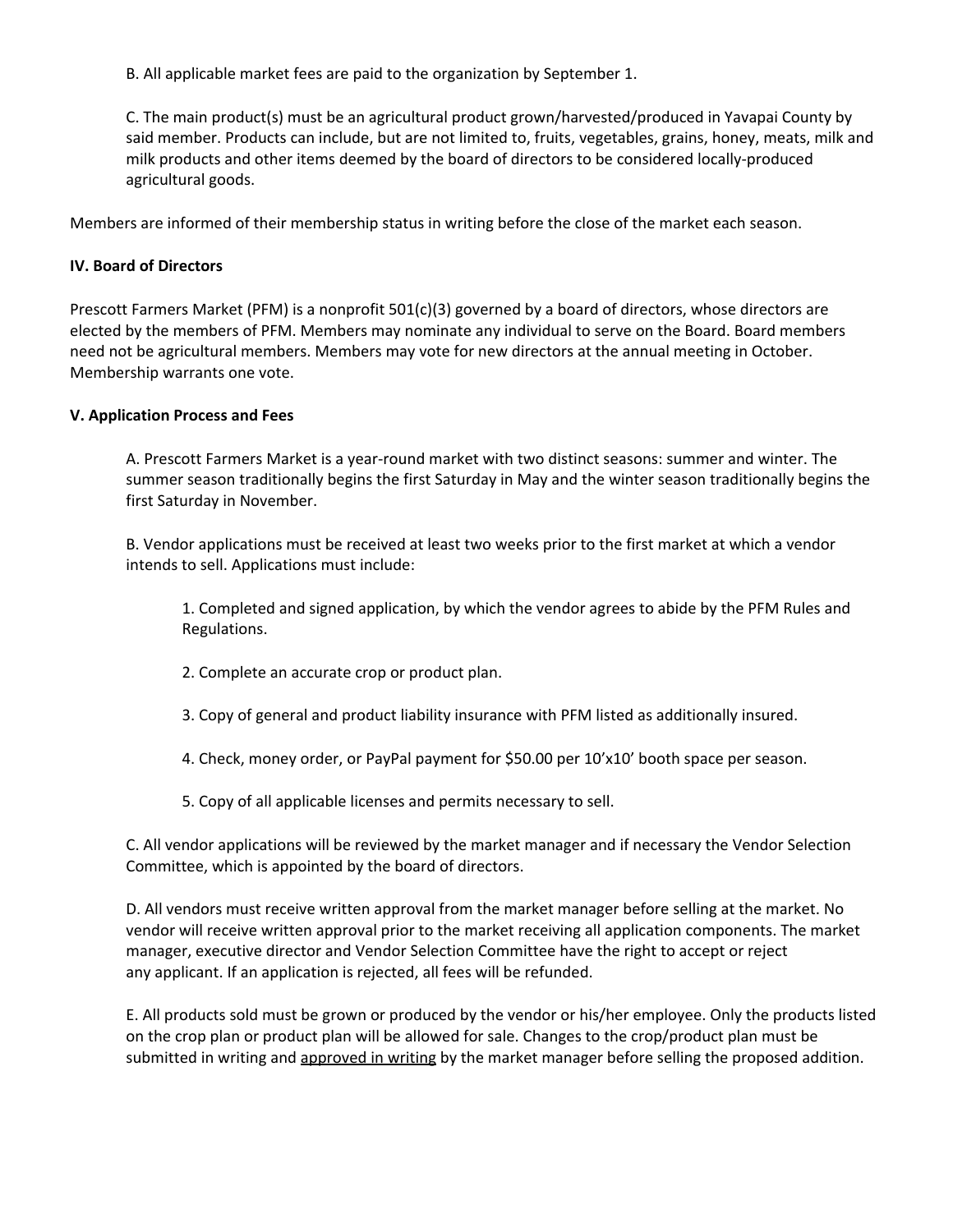F. Applications will be reviewed on a rolling basis and admitted as space and product variety permits. When the market has reached capacity, applicants will be added to a waitlist and contacted when space becomes available.

G. PFM offers a "community booth" to short-term vendors who are interested in trialing the market. This may be a shared booth space. Community booth vendors are required to pay 10% of daily sales (see Section X(B)) and are subject to farm/production site inspections. PFM will provide a shared tent with weights and a 3-foot table for up to four vendors at a time on a first come, first served basis. There is a \$10 application fee for use of the community booth for up to four (not necessarily consecutive) weeks. After the fourth week, community booth vendors meet with the market manager to discuss continuation as a vendor and if both are in agreement, will be sent a formal application. Upon approval, the vendor will pay \$40 to reach the total \$50 seasonal booth fee. At this time the vendor is responsible for submitting a copy of general and product liability insurance to the market manager along with their application before attending additional markets. The vendor would then move to their own space, furnish their own tent and table, and be subject to all member regulations.

H. Vendors are accepted into the market on a seasonal basis. Acceptance into the market in a previous season does not ensure that the vendor will be accepted in future seasons.

## **VI. Insurance**

All vendors must provide PFM with a copy of *General* and *Product Liability* insurance, naming Prescott Farmers Market, Inc., PO Box 1853, Prescott, AZ 86302 as additional insured, in the amounts of \$1 million/occurrence, \$2 million total. The physical locations of each market location must be listed on insurance documents.

#### **VII. Municipal Permitting**

Each vendor attending Prescott Farmers Market should determine whether sales at the market are subject to municipal taxes. PFM cannot give tax advice or legal advice. Vendors with questions are encouraged to contact a qualified tax consultant. Prescott Farmers Market in cooperation with each municipality shall maintain requisite permits to operate the markets as not-for-profit events. It is incumbent upon each vendor to determine whether the vendor is subject to municipalities' licensing and tax requirements.

A. Special Events Permit: All vendors selling processed foods must complete a Special Events Permit Application and return it to the Yavapai County Community Health Services office. Vendors who sample foods at the market or sell prepared or processed foods may need to pay an additional fee. Vendors also must keep a food handler's card/certificate on hand at all times while selling at the market. It is the vendor's responsibility to comply with these rules; health inspectors frequent the market to ensure compliance. For more information, please visit the Yavapai County Community Health Services website (see appendix).

B. Cottage Law: Vendors selling goods prepared in home using the Cottage Food Program must follow all rules and guidelines of the program. For more information, see the resources appendix.

#### **VIII. Vendor Products**

A. PFM is a producer only-market. Absolutely no reselling is permitted.

1. If a vendor buys and resells a product that they also produce, they may not sell that category of product at the Prescott Farmers Market.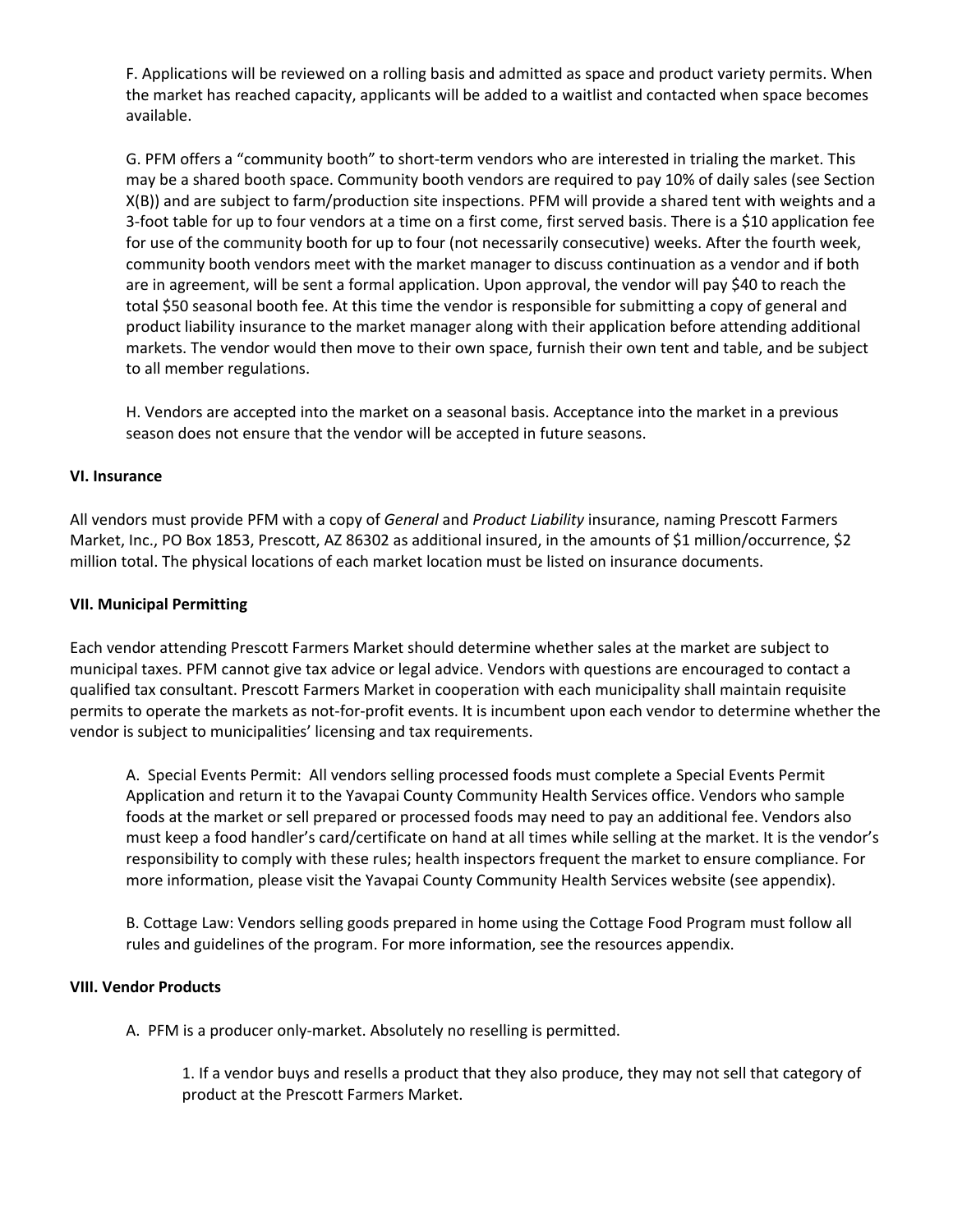For example: If you grow red apples, but you also buy red apples for resale, you may not sell any red *apples at the Prescott Farmers Market, even if they are your own.*

2. Gleaned product may be permitted with sufficient proof of source, as determined by the market manager on a case-by-case basis. This may include an onsite visit during the application process. In some cases, the grower of the gleaned product may need to submit additional information for verification.

B. PFM members' products are grown, raised, or produced in Arizona. PFM gives priority to producers in Yavapai County and food processors who feature ingredients from those producers.

C. PFM reserves the right to accept or reject any vendor. Acceptance into PFM is based on the following list of acceptable products:

- 1. Agricultural products grown/raised by the producer in Arizona which may include:
	- a. Vegetables and fruits
	- b. Flowers, herbs, plants, and nursery crops
	- c. Nuts, seeds, and grains, which are unprocessed
	- e. Honey, wool, and other unprocessed animal products
- 2. Meat, eggs, and dairy products (further regulations may apply)

a. Animals must be raised by the vendor, slaughtered and processed at a certified facility and follow all Federal, State and County laws. Documentation must be available at all times. If animals were purchased as babies, the vendor must provide proof of purchase and the animal's date of birth\*. Acceptable documentation will include the name of the business (if applicable), address and phone number, name of the seller, date of birth of the animal(s) and date of sale.

1. Cows: Must be raised by the vendor on their land for the entire life of the animal or from the time of purchase within 6 weeks of weaning age. \*An approximate date of birth for a calf will suffice.

2. Lamb: Must be raised by the vendor on their land for the entire life of the animal or from the time of purchase within 4 weeks of weaning age.

3. Pigs: Must be raised by the vendor on their land for the entire life of the animal or from the time of purchase within 4 weeks of weaning age.

4. Poultry: Chickens, turkeys and other fowl must be raised by the vendor on their land for the entire life of the animal or from the time of purchase within 4 weeks of birth.

5. Nest Run Eggs: eggs labeled as "Nest Run" will be unwashed, ungraded and unclassified and will have the required safe handling label.

6. Cheese: Cheese made from the milk of animals must be processed in a certified facility and follow all federal, state and local regulations.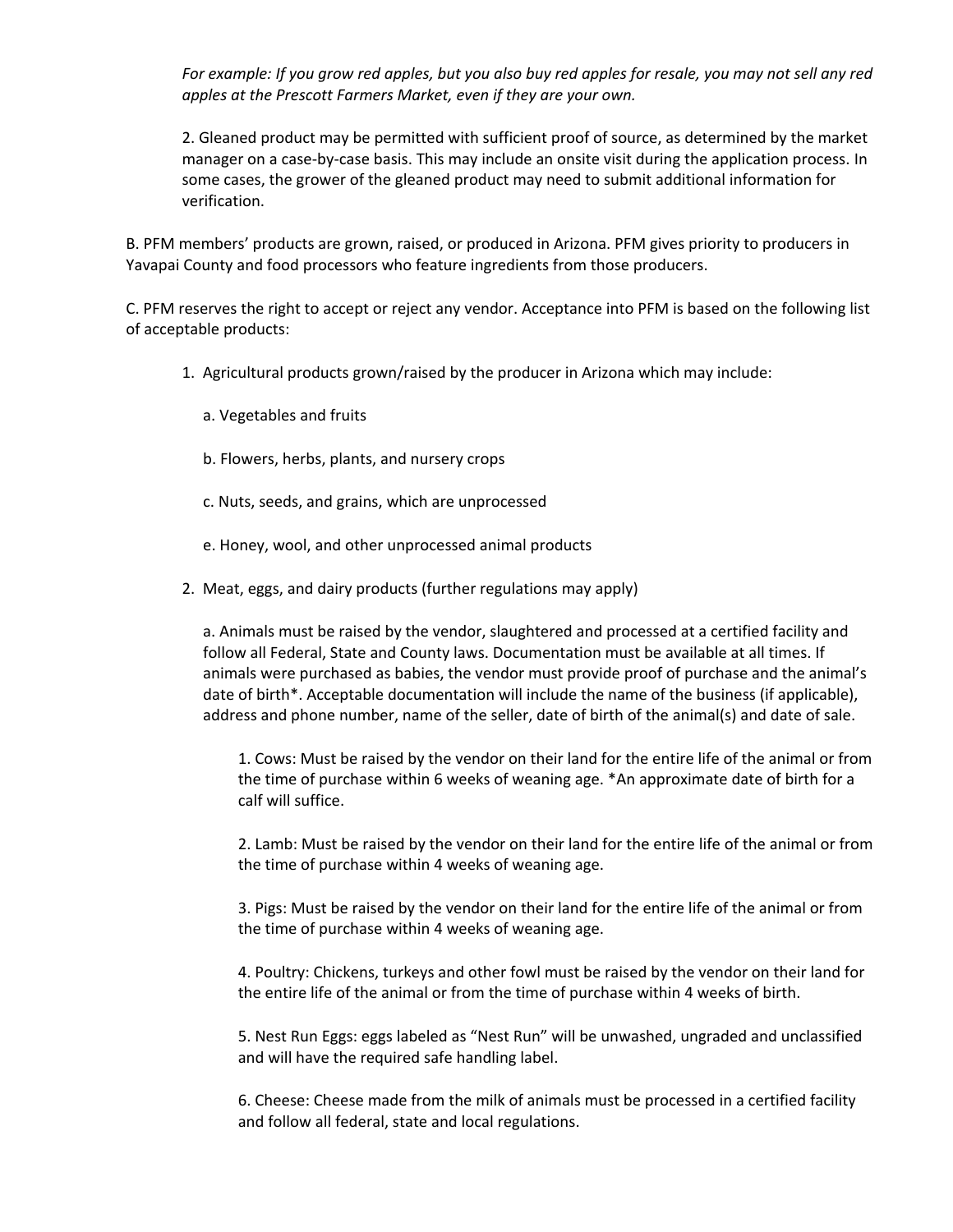## 3. Crafts

a. Herbal, therapeutic and toiletry products: a minimum of 10% of the ingredients used in each individual product must be grown or legally wild-harvested in Arizona (see Section VIII(D) for expectations for local sourcing). Product plans including ingredient lists must accompany the application and ingredient sourcing must be listed. Water does not count as an Arizona-grown ingredient.

b. All other crafts: 80% of each individual craft item must be an agriculturally grown product or legally wild-harvested in Arizona. Product plans including ingredient lists must accompany the application and ingredient sourcing must be listed.

4. Prepared, processed and prepackaged food

a. A minimum of 10% of the ingredients used in each product must be grown in Arizona (see Section VIII(D) for expectations for local sourcing). A product plan including ingredient lists must accompany the application and ingredient sourcing must be listed.

b. All processed food must be produced in a health department-approved kitchen and vendors must have a license in their individual or company name. Licenses must be included with the application and on display at the market or available for review at all times.

c. Vendors qualifying for sales of baked goods to the public under the Cottage Food Law are exempted from the above-mentioned certified kitchen requirement but must follow guidelines set by the Yavapai County Community Health Services. It is the vendor's responsibility to provide PFM with appropriate documentation upon application and display it at the market or make it available for review at all times.

d. All products sold at the market must be produced from raw ingredients by the vendor or their company. Repacking and co-packing are not permitted. Pre-packaged drinks, excluding bottled water, are not allowed for sale at the market.

## **D. Local Sourcing**

PFM views the 10% AZ-grown ingredient requirement as a starting point for acceptance and encourages vendors to source local and seasonal ingredients with the goal of featuring as many locally grown ingredients as possible. PFM defines local sourcing as the farm-direct purchase of raw agricultural products grown/raised/gathered/foraged in Arizona. In other words, the farmer receives 100% of the sale and a third party (distributor/store) is not involved in the purchase. When the market reaches capacity, priorities for acceptance of new vendors will be given to the following business practices, in order of preference:

- 1. Businesses who use local raw agricultural products for all of their products (e.g., business buys strawberries from local farmers to make into jam to use on their sandwiches.)
- 2. Businesses using some farm-processed value-added products (e.g., business uses jam made by local farms on their sandwiches.)
- 3. Businesses using food artisan products (e.g., business buys jam to put on sandwiches made by local producers who buy berries locally.)
- 4. Businesses using local business's products (e.g., business buys jam to put on sandwiches made by local producers who buy berries elsewhere)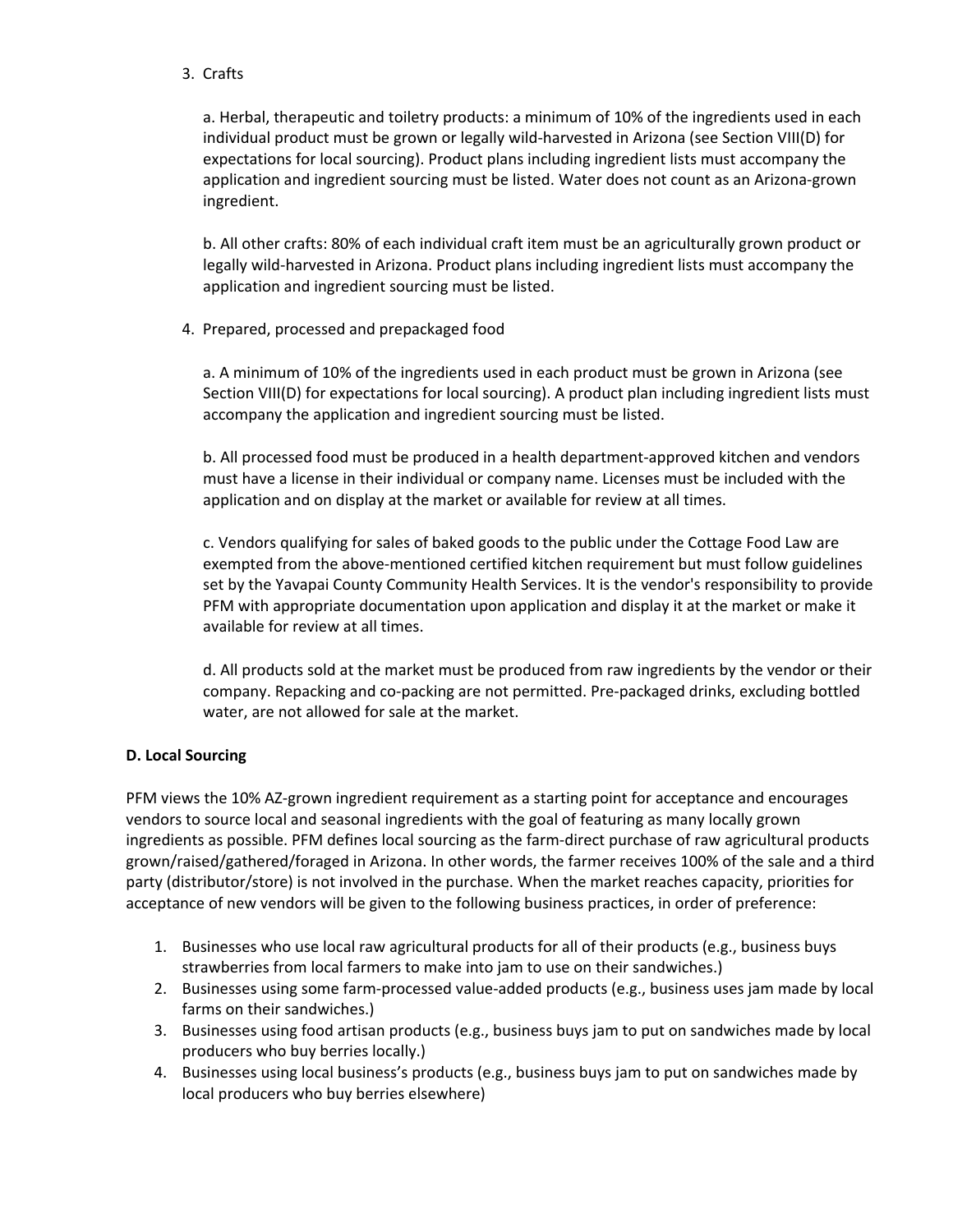However, until the market reaches capacity, PFM considers all of these practices acceptable.

## **E. Signage/Labeling**

In an effort to increase transparency for customers, vendors must display a list of each locally-sourced/Arizona-grown ingredient. The display may be in the form of a sign for ready-to-eat foods or on a package label for packaged foods or a combination of both. Regardless, all Arizona-grown ingredients must be visible to customers at all times.

Packaged processed foods: The following specific information must be included on packaged, processed foods: batch date for canned and pickled items, product name, net weight/volume, ingredients in descending order by weight/volume, name, phone number and address of the producer.

**5. Food Contractors** - additional food vendors may be solicited by PFM to sell products that enhance the mission of the PFM, in its sole discretion.

## **6. Nonprofit Organizations**

a. Nonprofit organizations offering services and information of general interest to PFM's customers are admitted by PFM by invitation only. Nonprofits interested in attending the market should email the market manager with a detailed proposal. The market manager will consider compatibility with PFM's mission in determining admittance. Partisan political and religious advocacy organizations are excluded from participating.

b. Nonprofit booths are not permitted to sell any products unless it is for fundraising purposes and the market manager approves the products in writing.

c. Nonprofit organizations are required to submit an application including proof of liability insurance and a \$25.00 booth fee for the season.

## **IX. Inspections**

A. Representatives of PFM shall have the right to conduct inspection(s) of the production areas of the products sold by a vendor at the market. An inspection may include ownership information and any other information relevant to determining product legitimacy. An owner, operator, or person listed on the application must be on hand during site inspection.

B. Recipes and receipts for processed and crafted product ingredients must be on file and available during the inspection.

C. The vendor and PFM representative shall agree upon date and time of inspection. A PFM representative may conduct follow-up or surprise inspections without prior notice, as deemed necessary.

D. Failure to allow an inspection will constitute a violation of PFM rules and the procedures outlined under Section X will be followed.

## **X. Market Day Operations and Rules**

## **A. Space Assignments**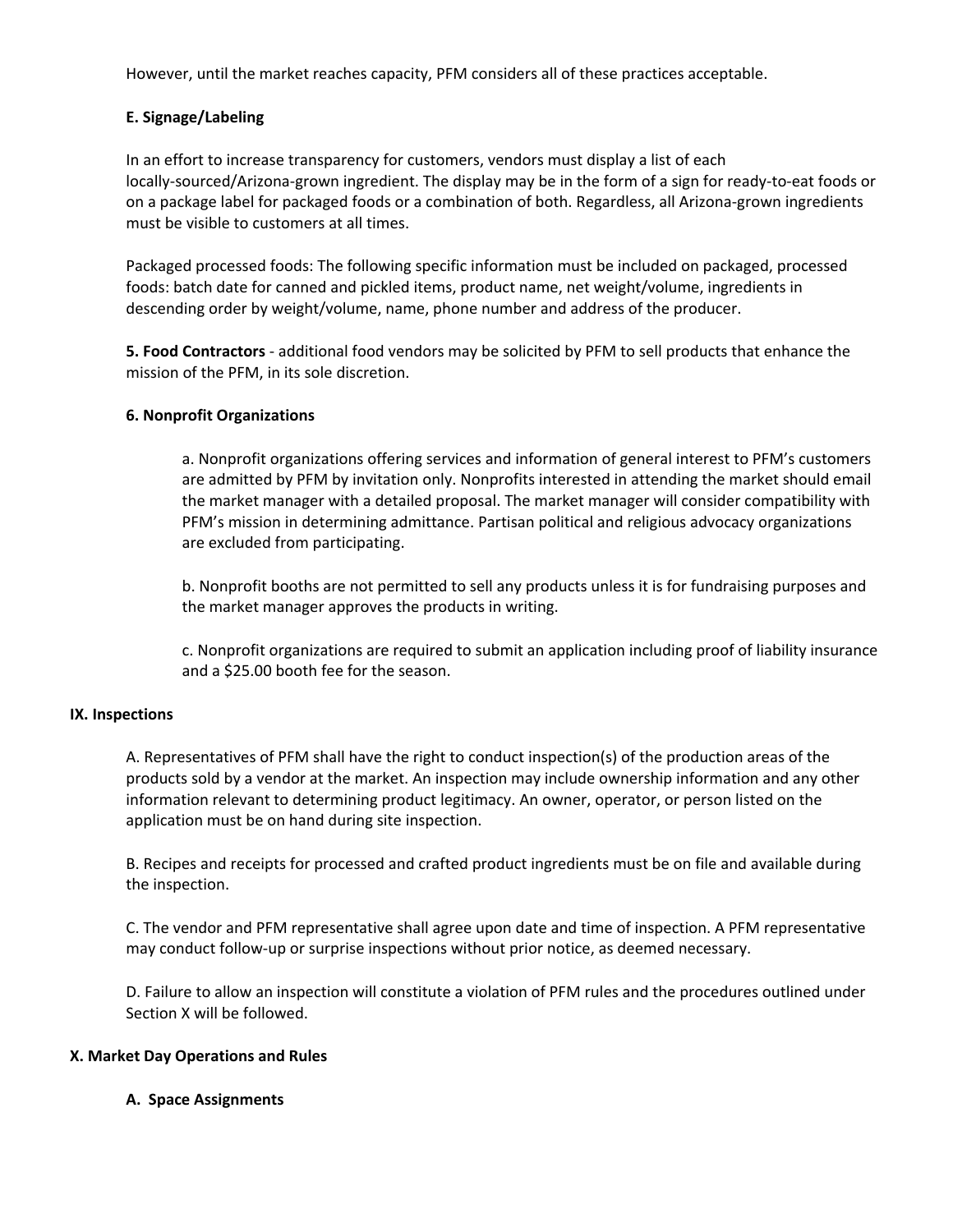1. On the first day of market season, the market manager will assign vendor spaces. Attempts will be made to assure vendors maintain the same approximate space each week. For aesthetic purposes throughout the season, the market manager may move vendors' spaces. Space assignments may also be changed due to late arrivals, special events, and fluctuation in overall size of the market.

2. Vendors must occupy their assigned space(s) at least 30 minutes prior to the opening of the market or the market manager may assign the space to another vendor. Vendors are expected to notify the market manager of intended absences at least 24 hours in advance via direct call or text message to the PFM market phone at (928) 713-1227. Two absences or late arrivals without prior notice will result in revocation of seasonal space assignments and a written vendor violation.

3. All onsite decisions by the market manager are final and binding. Any appeals must follow the procedures outlined in Section XI.

#### **B. Income Reporting**

1. Vendors, including community booths and nonprofit organizations, will pay 10% of their daily sales to PFM at the close of each market day. Following the closing bell on the day of the market, vendors will report to the information booth to pay 10% of their daily sales and receive cash in exchange for tokens if applicable. A receipt will be issued immediately. PFM relies on the honor system for vendor daily sales reporting. PFM reserves the right to randomly audit vendor sales as deemed necessary. Any vendor whose audit numbers call into question historical income misreporting may be subject to removal from the market at the sole discretion of the PFM Board of Directors.

#### **C. Selling for Another Vendor**

1. A vendor or their employees can sell another vendor's products provided all of the following criteria are met:

a. The other vendor is approved to sell at the market.

b. Products to be sold adhere to the rules set forth in Section VII and were not purchased, traded or bartered for.

c. Income is reported separately for each vendor.

d. Both vendors' products are clearly marked as their own at the point-of-sale, and all necessary documents are available to PFM representatives at any time upon request.

#### **D. Market Safety**

1. Vendors may set up during the allotted time stated in the Vendor Handbook. Breakdown must begin promptly at closing, after paying 10% to PFM.

2. Vendors will sell at designated booth space and maintain their space in a sanitary and safe condition.

3. Vehicles that are essential to the operation of a business may park behind the booth space, provided it does not disrupt the market. Otherwise, vendors may bring in vehicles for unloading,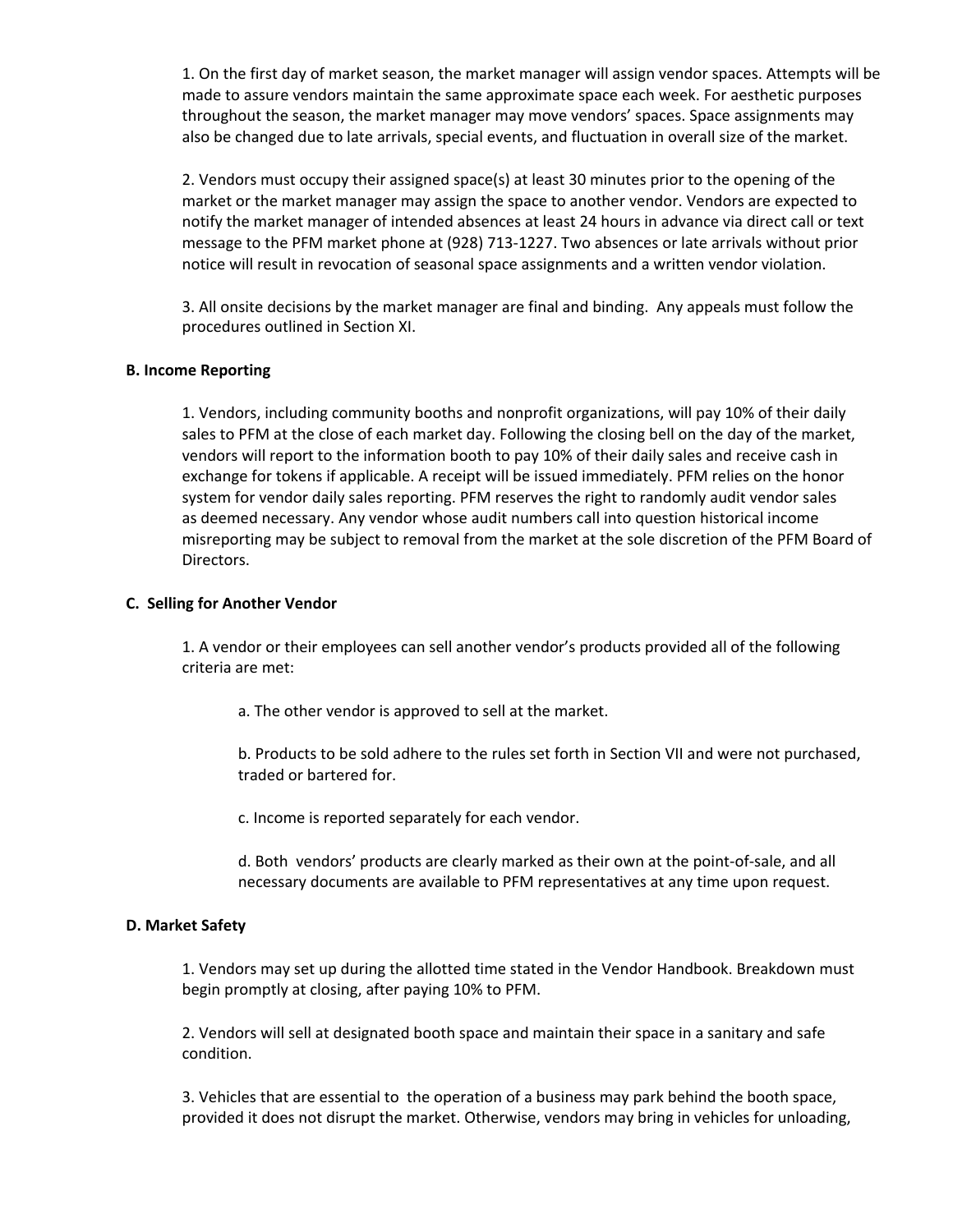provided the vehicle is removed from the market area at least 30 minutes prior to market opening. Vendors may not park a vehicle larger than their designated space behind their booth.

4. Vendors who arrive late must park outside of designated market boundaries and carry product to the booth space. Late arrival is considered to be 30 minutes before the market start time and will be documented. Three late arrivals will result in a written warning. Tardy is considered to be after the market starts without any communication of lateness to the market manager. Three tardies will result in a suspension of two weeks.

5. Vendors are responsible for the safety and behavior of their children and livestock.

6. Vendors are responsible for weighing tents and umbrellas with at least **20 pounds of weight on each tent leg.** Weights must be suspended off the ground to sufficiently eliminate wind disruption and danger. Vendors are liable for any damage occurring from and/or to their personal property. A vendor that does not supply their own weights may rent them from PFM (if available) or will be required to take down their tent. Weight rental fees are \$10 per weight, per market. If a vendor's tent breaks during a weather event, they may rent a tent one time for \$25.00.

7. Smoking and vaping are prohibited inside the market. Prescott Farmers Market adheres to public health and sanitation standards. Vendors are responsible for doing the same.

8. Dogs and non-livestock pets are not permitted at the market. ADA service animals are always welcome.

#### **E. General Market Rules**

1. Vendors may not begin selling before the opening bell.

2. Pre-market sales, post-market sales, and early breakdown are only allowed with verbal permission from the market manager.

3. All permits necessary to sell must be on display or available for review at all times.

4. All scales must bear a current seal from the Department of Weights and Measures.

5. Signs must be accurate and truthful. Misleading information may cause further inspection of the product.

6. Vendors who market their products as "organic" must provide proof of certification from the United States Department of Agriculture (USDA) to the market manager and have the certificate on display.

7. Music may be played when there is no musician at the market. Music must be family-friendly, free of profanity and not be disruptive to neighboring booths or to the overall market.

8. "Approved Growers," who are registered with the Arizona Farmers Market Nutrition Program (AZFMNP), shall be the only vendors to accept coupons for fresh Arizona-grown fruits and vegetables.

9. PFM distributes tokens that are purchased by customers with check, cash and/or credit/debit cards (green tokens); exchanges SNAP benefits for blue tokens) and matches SNAP token purchases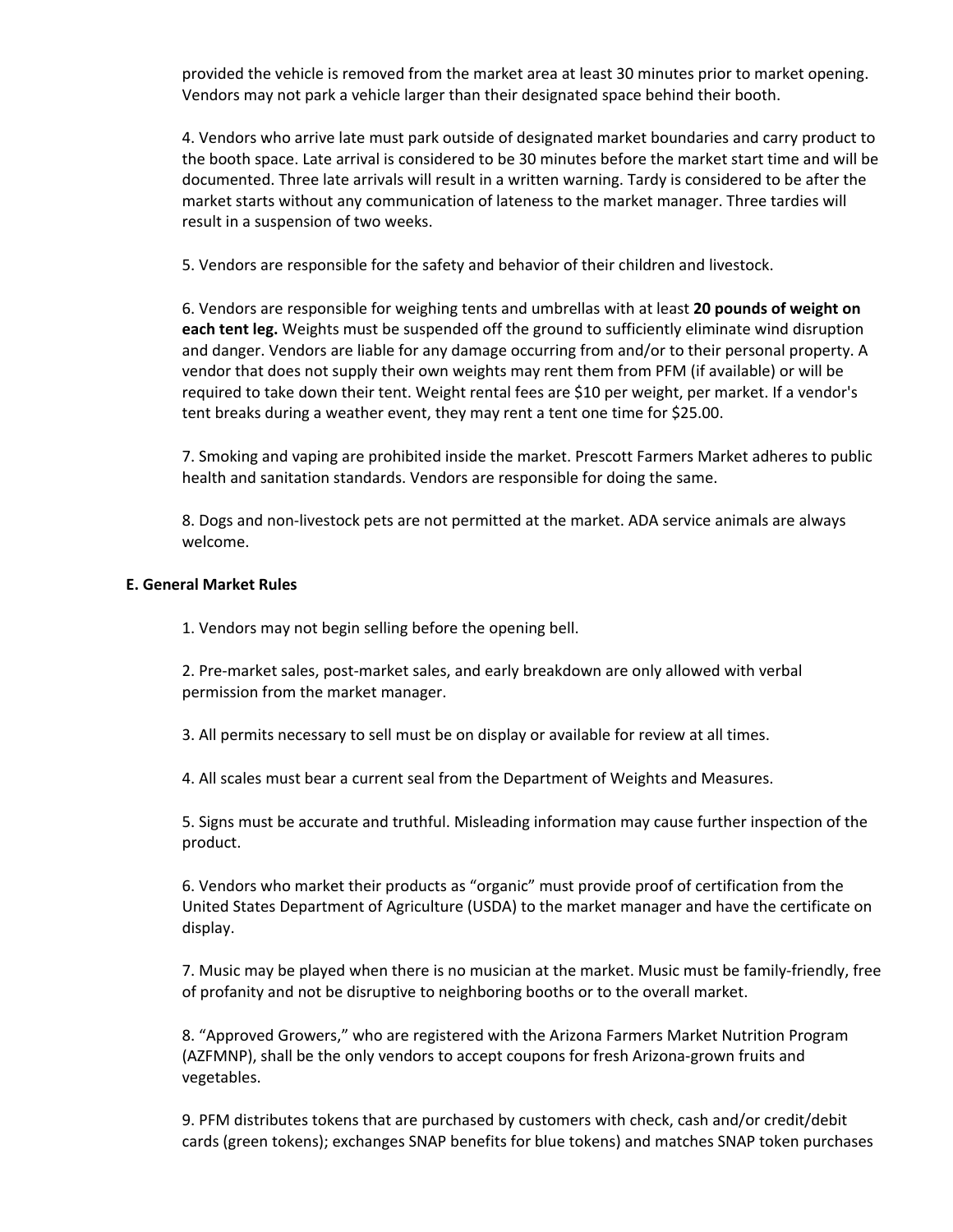up to the limit set by Pinnacle Prevention (silver tokens). Blue tokens may only be accepted for eligible SNAP purchases (fruits, vegetables, eggs, meat, dairy, frozen foods, cold prepared foods and cold drinks etc.). Silver tokens may only be used for Arizona-grown fresh, unprocessed fruits and vegetables. Green tokens may be accepted for any purchase. Cash change must be given for green token purchases. Vendors shall not give change for purchases made with blue and/or silver tokens; instead they should help the customer round up or down to the nearest dollar. Tokens received should be included in vendors' 10% fees at the end of the market day, or if necessary, reimbursed for cash at the end of the market day at the Information Booth. PFM will not accept nor exchange blue or silver tokens from ineligible vendors.

10. PFM does not allow the solicitation of signatures for political organizations or individuals.

11. Prices of all items must be visibly labeled or posted.

12. First-time vendors selling at PFM markets must participate in a 15-minute orientation phone call with the market manager. This call must occur before attending the market.

#### **F. Enforcement of Market Rules**

1. Vendors and PFM staff are expected to maintain high standards of honesty and respect toward one another and customers and to conduct themselves in a courteous and helpful manner. It is the vendor's responsibility to inform all employees working at a vendor's booth and/or selling on a vendor's behalf of rules and regulations before selling at the market. Rudeness and dishonesty are grounds for suspension from the market.

2. The market manager, executive director, and board president have discretion to make any on-site decisions regarding market violations.

3. Any vendor violating the above stated rules and regulations of PFM or the regulations of Yavapai County Community Health Services or other local, state, or federal agencies will be issued a verbal warning by the market manager, executive director, or board president. If the problem is not corrected within the time frame determined, a written violation will be issued. A violation that occurs after issuance of a written warning shall result in written expulsion from the market. It is possible for all of this to occur in a single market day or over the course of multiple seasons. Violations are cumulative and do not disappear upon a new season. Expulsion is permanent unless the vendor is reinstated by the board of directors.

4. Violation of PFM rules discovered during an inspection may result in a written warning or advisement of expulsion depending on the severity of the violation. Vendors who are expelled from the market may not return unless reinstated by the board of directors. Vendors who are expelled from the market due to violations found during inspections will not be refunded any application or booth fees.

5. Any person wishing to file a complaint about the market or an individual vendor must do so in writing to the PFM Board of Directors. Forms are available on site at the market's Information Booth.

6. Any serious violations or illegal activity will be reported to the proper authorities.

#### **XI. Appeals**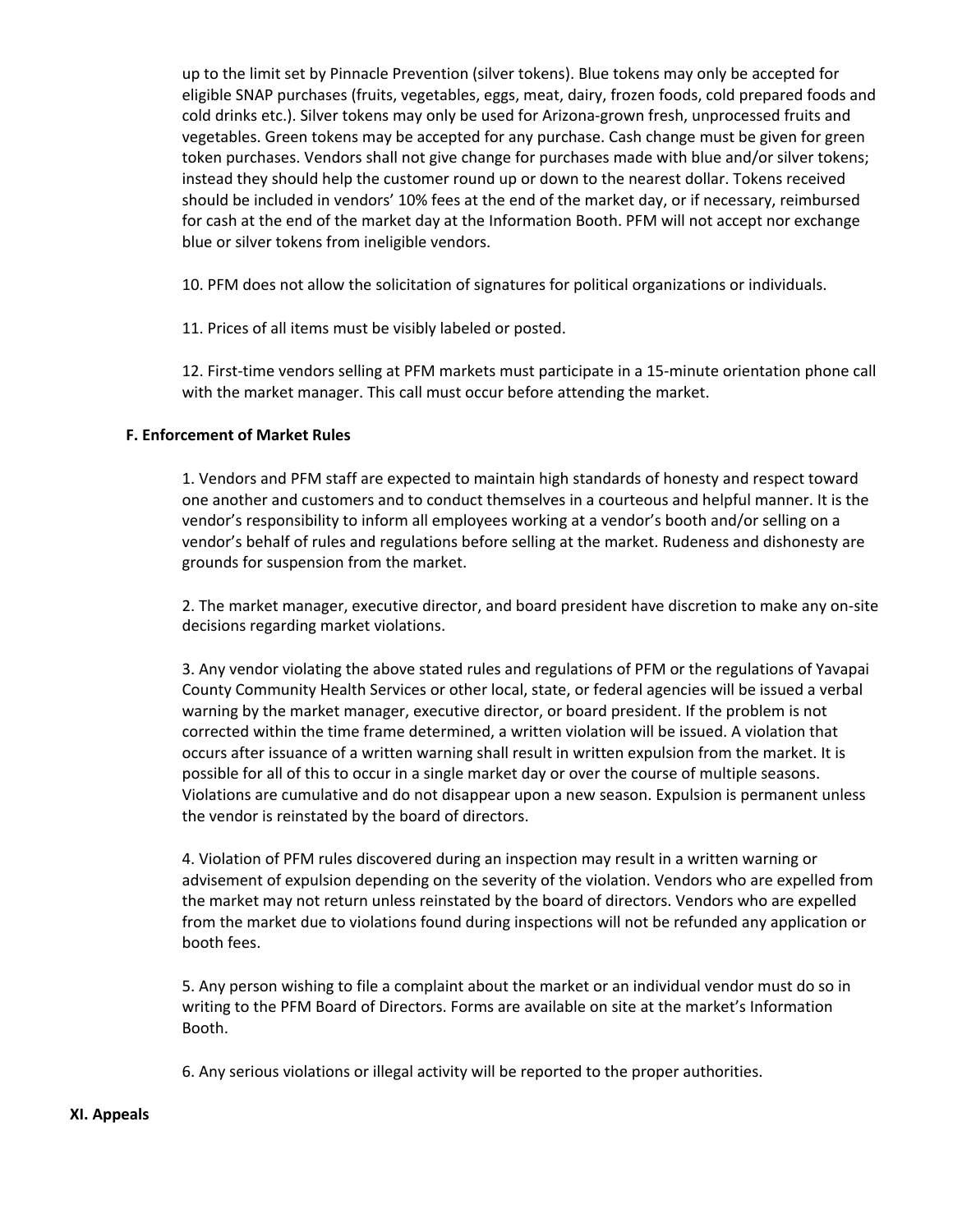A. Vendors have the right to appeal any decision of a notice of violation or expulsion to the PFM Board of Directors.

1. Appeals must be received in writing by the board president within two weeks of the violation/expulsion date.

2. Appeals should contain an explanation of the situation, grounds of the appeal, and proposed solution.

3. The Board will respond to the appeal at the next regularly scheduled meeting.

4. An in-person meeting between the vendor and the Board may be granted to discuss the appeal at the discretion of the Board of Directors.

B. Decisions of the board of directors are final and binding.

C. Vendors who are expelled from the market may only be readmitted by a majority vote of the board of directors.

## **XII. Board Meeting Protocol**

A. PFM will inform the public of board meetings by placing a sign at the Information Booth two Saturdays before the scheduled meeting.

B. Call for Public Comments: guests will be given three minutes to present at the beginning of the meeting, after which they are welcome to stay, but will move to the visitor area. Alternately, the board may decide to let visitors remain at the table, but visitors must respect board process by allowing all board members to speak before expressing their own opinions.

C. Guest presenters needing more time must be put on the agenda prior to the meeting, and request a specific amount of time. After the presentation, they are expected to abide by visitor protocol.

D. Only board members are allowed to speak during the regular board meeting process.

1. Each board member will have an opportunity to respond to agenda items before open discussion begins.

2. Unresolved items or those that require more time can be moved into committee groups or tabled until the following meeting.

3. The board president can call to move the meeting to an executive session, requesting that all guests and employees exit.